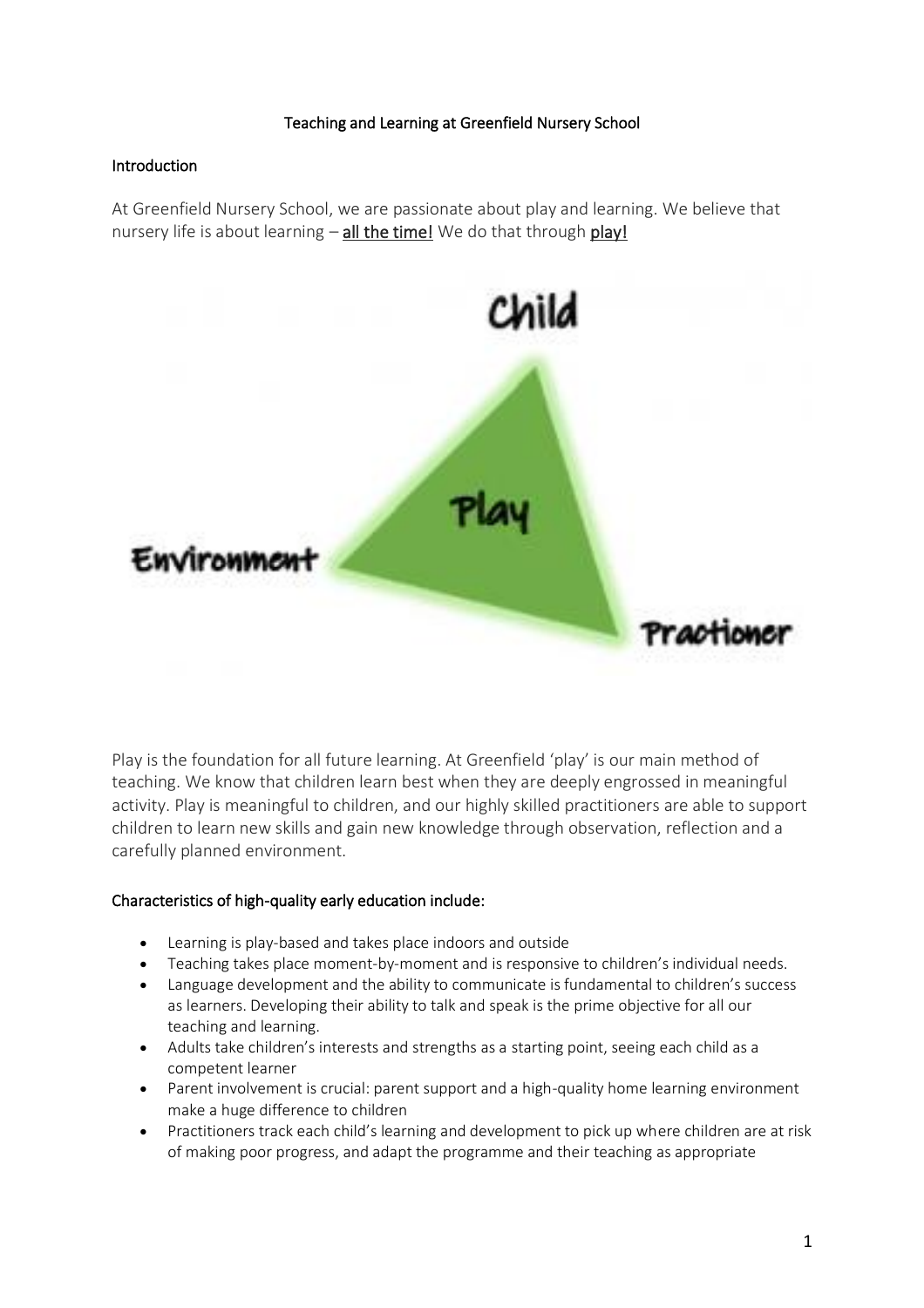• Early intervention is offered swiftly, so that children get the additional, specialist help that they need

# Our core beliefs:

- We believe that children learn best when they are happy, secure and actively involved in their own learning.
- We believe that high quality learning and teaching is the entitlement of all children. This must equip them with the skills, knowledge and understanding necessary to be able to make informed choices.
- We acknowledge that children learn at different rates and each is at an individual stage of development.
- Effective teaching and learning in the EYFS meets children's identified needs and interests and helps children to learn and develop in all seven areas of learning and development.

# Aim:

The aim of this policy is to set out how staff and governors at Greenfield nursey aim to support all children through providing a stimulating and interesting curriculum with a learning and teaching environment that allow children to fully develop their skills and abilities.

# Our objective of this policy is to:

- establish a consistent approach to high quality learning and teaching which inspires all children and enables them to become happy, confident and engaged learners.
- foster a harmonious atmosphere which supports and promotes self-esteem. Build confident communicators.
- support children's development in all areas of the EYFS.
- help every child to grow up feeling confident about their own identity, in a spirit of friendship, understanding fairness and the rights of others, valuing diversity, and ready to be a British citizen.

# Effective Teaching and Learning

We believe that all pay involves an element of learning whether with an adult or with other children. This section sets out how we teach children by being present and engaging in their play.

# Moment-by-moment teaching

Teaching at Greenfield Nursery School includes working face-to-face with a child or small group of children during the session and structuring the learning environment to support children in making progress through their chosen play. Sometimes these two approaches over-lap, for example when a child or small group initiate play, which is then supported and extended by the practitioner.

When we teach children:

- We make opportunities for the child to make a contribution and to make choices in their learning;
- We scaffold the child's development, to support increasing independence and control;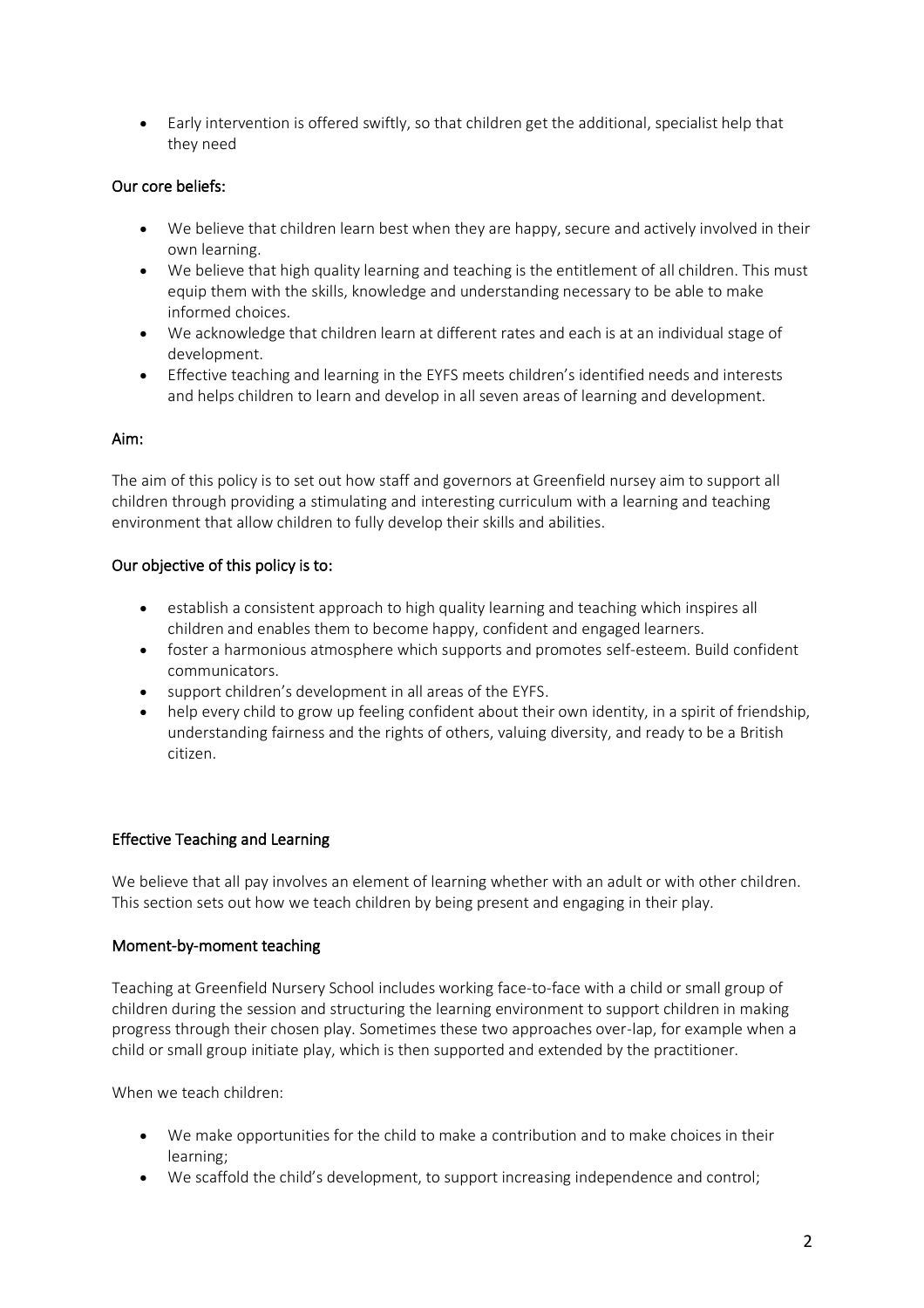- We ask questions to check or develop children's understanding;
- We work collaboratively to solve problems and find answers;
- We provide formative feedback to help children to consolidate their learning and extend their exploration and thinking further.

Each nursery session has a blended approach to group times and can involve:

- Reading stories from our Core Book collection, using dialogue and talk strategies, as well as extended by opportunities for Core Book-related play in nursery and at home every week.
- Singing and rhymes.
- Stage One Letters and Sounds activities.
- Opportunities to talk, listen, take turns and talk about the day Environment/classrooms

Activities and experiences are arranged to promote independence. Opportunity is given by adults to play co-operatively, alone, or time is given for children to stand and observe.

There must be time and space allowed to develop play both inside and outside, safely and securely.

The environment is aesthetically appealing with lots of examples of children's current work included in child centred displays. Displays are limited to identified notice boards to reduce visual clutter.

Displays include examples of children's speech where possible and appropriate and give children opportunities to talk about, review and think about their previous experiences and learning (metacognition).

Clear guidelines and boundaries promote positive behaviour. Challenging social situations are seen as opportunities for growth and development, explaining and working with children to help them feel strong and safe, and to learn how to manage difficult issues and conflicts in appropriate ways.

Learning will be supported by appropriate resources including the use of ICT. These resources will be monitored regularly and maintained according to Health and Safety requirements.

#### Learning outdoors

At Greenfield Nursery School we believe that children gain from exploring and learning outside as much as possible. We give opportunities for children to play, should the chose, all the time. We believe that the outdoors provides space and opportunities for children to learn about the environment and nature. We value this immensely.

In a natural environment, where children, are given time to thoroughly explore their thoughts, feelings and relationships, they develop understanding of the world and the environment through the use of emotions, imagination and senses.

#### Animals

Children relate connect with animals in a unique way. At Greenfield interacting with our animals offer opportunities to talk about caring for living things, offer opportunities to talk about nature as well as food and where it comes from. We have rabbits, fish, Giant African snails as well as stick insects.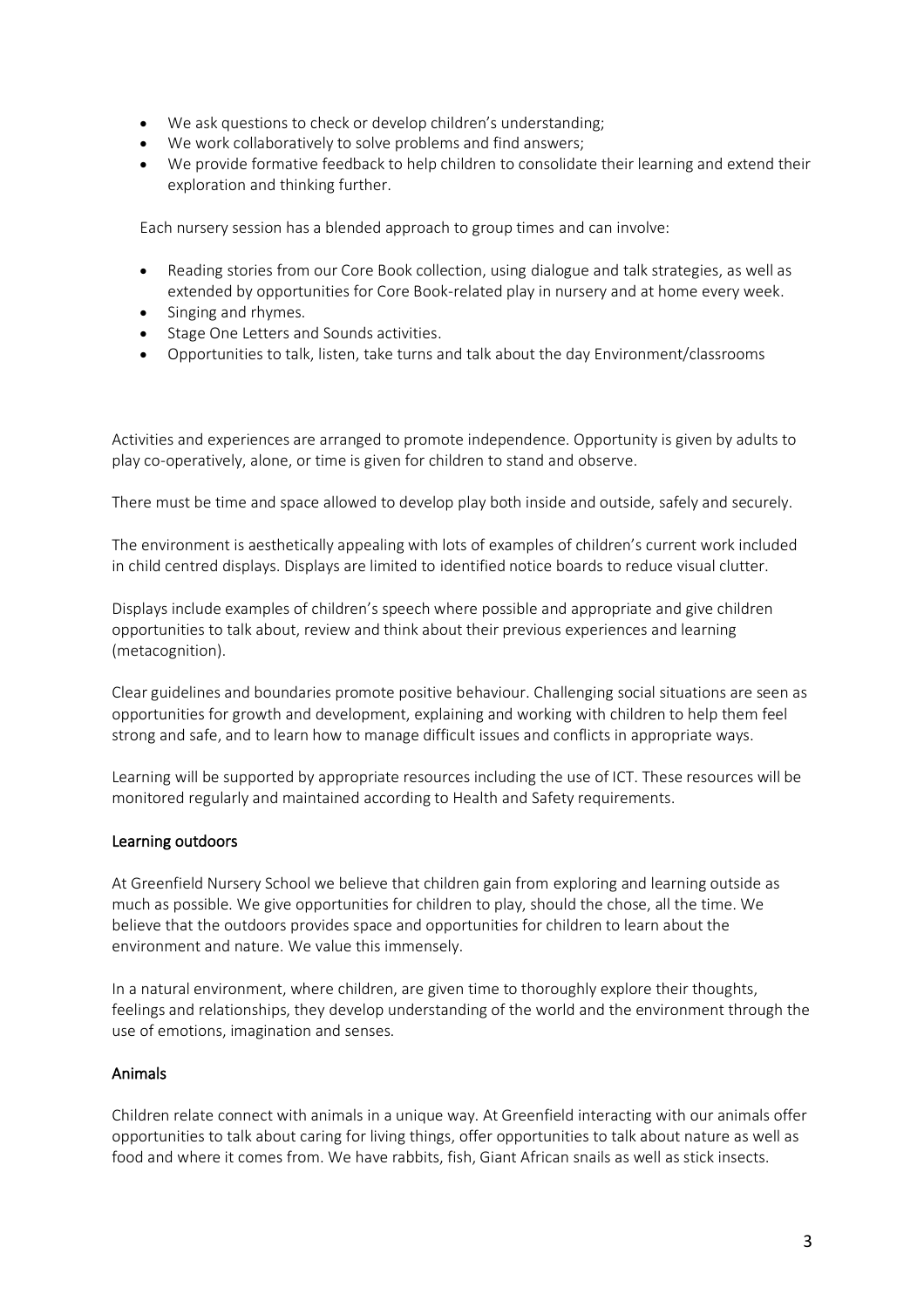### Visits and visitors

The recent pandemic obviously restricted the possibilities for visits and visitors. But we believe that visits and visitors:

- complement the curriculum we provide in school by enabling children to have first-hand experience of places and activities not available in school. They may introduce children to aspects of the world around them that they have not yet experienced.
- contribute to the development of their confidence and independence.
- contribute to their social development through sharing an experience with peers.
- They can be of great benefit to their language development through discussion during and after the visit.
- They enrich children's enjoyment of school.
- When parents take part in visits it may develop their knowledge of facilities in the area and allow them to participate more fully in aspects of their child's education. We are committed to providing a Forest School experience for all children throughout the year.

### Staff teams

The core responsibility for teaching and learning rests with the class teachers or lead practitioner.

Although many tasks may be delegated to the key person, the class teacher/lead practitioner must support staff to achieve best practice, coach, encourage and model, and monitor the quality of work by each team member. Where necessary we will not hesitate to take action to ensure that all children experience an appropriate early education and care.

Staff roles and the routines of the sessions will be used to effectively support the aims and objectives of this policy. Sometimes staff work with individual children or groups of children, in guided learning activities or observing children at play both inside and outside.

All key people are involved in planning and assessing children's work. Key people maintain the records of a group of children assigned to them by their team leader.

Students, volunteers and adult helpers are deployed as effectively as possible with clear guidelines as to what is expected of them.

#### Curriculum responsibilities

As a small school, we do not allocate curriculum responsibilities to teachers. Instead we review our approaches regularly working towards every child accessing excellent provision in all the areas of learning in the EYFS. Each year in our School Improvement Plan, we have a curriculum-area focus, and we will also have a strand about embedding and securing the focus of the previous year. This year our curriculum focus is on Communication and Language development.

#### Assessment for learning

Children in Greenfield Nursery School are assessed regularly. We begin our assessment processes through getting to know each child, using close observation in structured and incidental ways. Observations are written down if necessary, and all written observations are assessed to indicate the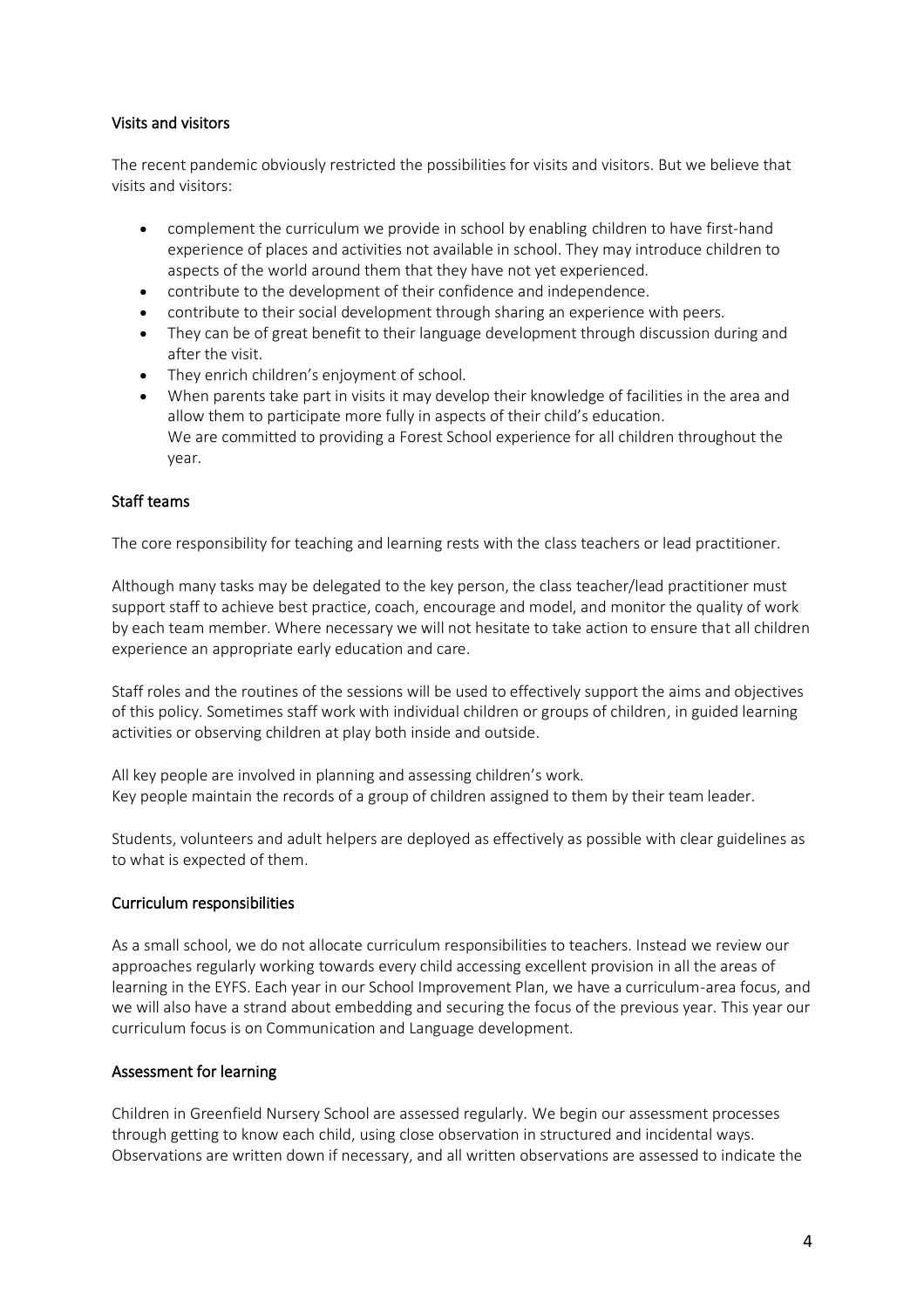child's level of development. All these written assessments lead to action for the child, identifying next steps of development. This is a process of formative assessment.

Children are involved in this process through their Learning Journeys, and through their Learning Stories, where they can reflect on their learning and voice their opinions. Each child has one Learning Journal during their time in nursery, which is designed to celebrate a particularly important episode and to showcase the way the child goes about learning.

We also use assessment to track children, and to identify children at risk of making poor progress – always remembering that in the early years, progress can be uneven. Class teams identify the 20% of children in their class at risk of making poor progress and they specifically focus planning to meet their needs. Staff also identify the more able children (assessed as being ahead of the expected levels of development in EYFS Development Matters) to ensure that we plan rich and stimulating experiences to extend their learning.

Progress data is entered into our spreadsheet on entry, at the end of the first term, end of the second term, and when the child leaves. We moderate our assessments through internal processes, and through moderation meetings with the receiving primary schools.

# Focus Children

At Greenfield we use a system where children are observed and assessed more in depth every halfterm. These more detailed observations are carried out by all staff. They key person uses this information to make a judgement about a child's learning. At this time they will also have a conversation (via zoom) or a meeting with parents/carers to discuss progress and decide next steps. At this point parent/carers are also encouraged to send in information about learning from home.

# Special Educational Needs

Staff will always appropriately modify learning and teaching for children with SEN and/or disabilities.

We value each child as a unique individual, are familiar with, and meet all the requirements of relevant equal opportunities legislation regarding race, gender and disability.

We work closely and in partnership with parents and any other involved agencies to meet the needs of our children through provision that is inclusive to all.

Children with identified Special Educational needs and /or disabilities will have an Individual Education and Health Care Plan (EHCP) developed with the support of parents and any involved agencies. Much of the EHCP will be included on the Provision Map, which enables us to engage with a range of children's needs through regular, planned provision, which is additional to the core curriculum.

Children who benefit from additional support and enhanced teaching will have a learning plan each, which specifies additional in-session support. Some of these children may be entitled to additional support. In that case, we will apply for additional funding to support that child.

The SENCO monitors the progress of all children with Special Education Needs & Disabilities (SEND) to ensure that they are benefitting from an appropriate curriculum, which enables them to feel safe and secure, and to learn effectively. Where children with SEND are making limited progress, further assessment is undertaken, or support sought.